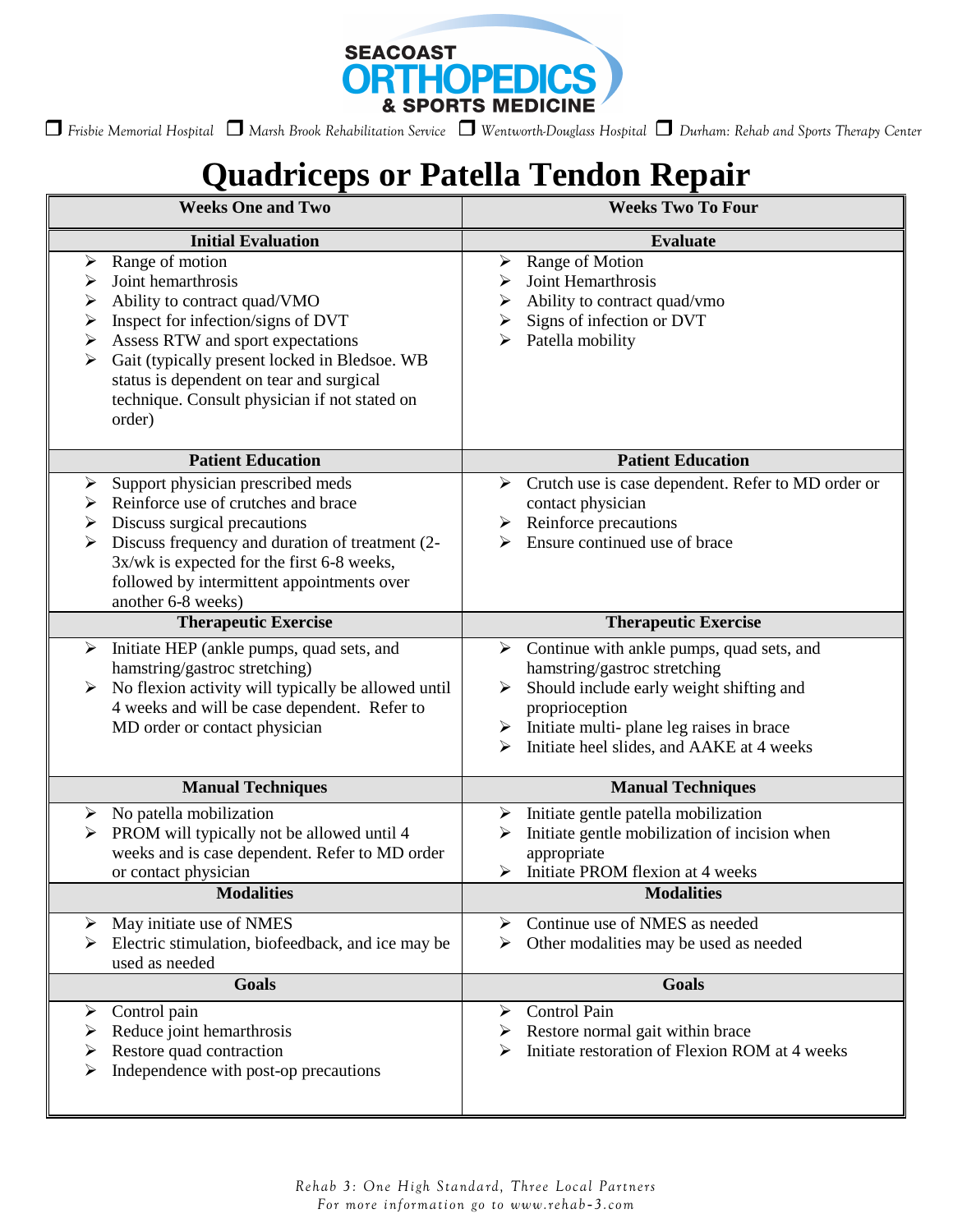

| <b>Weeks Four To Six</b>                                                                                                                           | <b>Weeks Six To Eight</b>                                                                                                                                                      |
|----------------------------------------------------------------------------------------------------------------------------------------------------|--------------------------------------------------------------------------------------------------------------------------------------------------------------------------------|
| <b>Evaluate</b>                                                                                                                                    | <b>Evaluate</b>                                                                                                                                                                |
| Gait and brace needs<br>≻<br>Quad contraction<br><b>ROM</b><br><b>Balance</b>                                                                      | Any ROM restrictions<br>➤<br>HEP compliance<br><b>Balance</b>                                                                                                                  |
| <b>Patient Education</b>                                                                                                                           | <b>Patient Education</b>                                                                                                                                                       |
| Use single axillary crutch as needed to normalize<br>➤<br>gait<br>Wean from crutches as able                                                       | D/C brace with good quad contraction and physician<br>➤<br>approval typically by 8 weeks                                                                                       |
| <b>Therapeutic Exercise</b>                                                                                                                        | <b>Therapeutic Exercise</b>                                                                                                                                                    |
| Initiate stationary bike<br>➤<br>Progress open chain isotonics<br>➤<br>Progress to multi angle isometrics<br>➤<br>Initiate balance activities<br>⋗ | Bilateral dynamic balance activity<br>➤<br>Initiate gentle closed chain exercises for quad<br>contraction and proprioception in partial ROM (wall<br>slide, leg press) 6 weeks |
| <b>Manual Techniques</b>                                                                                                                           | <b>Manual Techniques</b>                                                                                                                                                       |
| May complete patella mobilization as needed<br>➤<br>PROM and joint mobilization as indicated<br>⋗                                                  | Any as indicated<br>➤                                                                                                                                                          |
| <b>Modalities</b>                                                                                                                                  | <b>Modalities</b>                                                                                                                                                              |
| Any as Indicated<br>➤                                                                                                                              | Any as Indicated<br>➤                                                                                                                                                          |
| <b>Goals</b>                                                                                                                                       | <b>Goals</b>                                                                                                                                                                   |
| Quad strength 4/5 by week 6<br>$\blacktriangleright$<br>Normal gait within brace with crutches as needed<br>➤<br>0-90 degrees ROM by week 6<br>⋗   | Normal gait on flat level surface without assistive<br>➤<br>device<br>No pain with ADL's<br>0-120 degrees ROM by week 8<br>⋗                                                   |